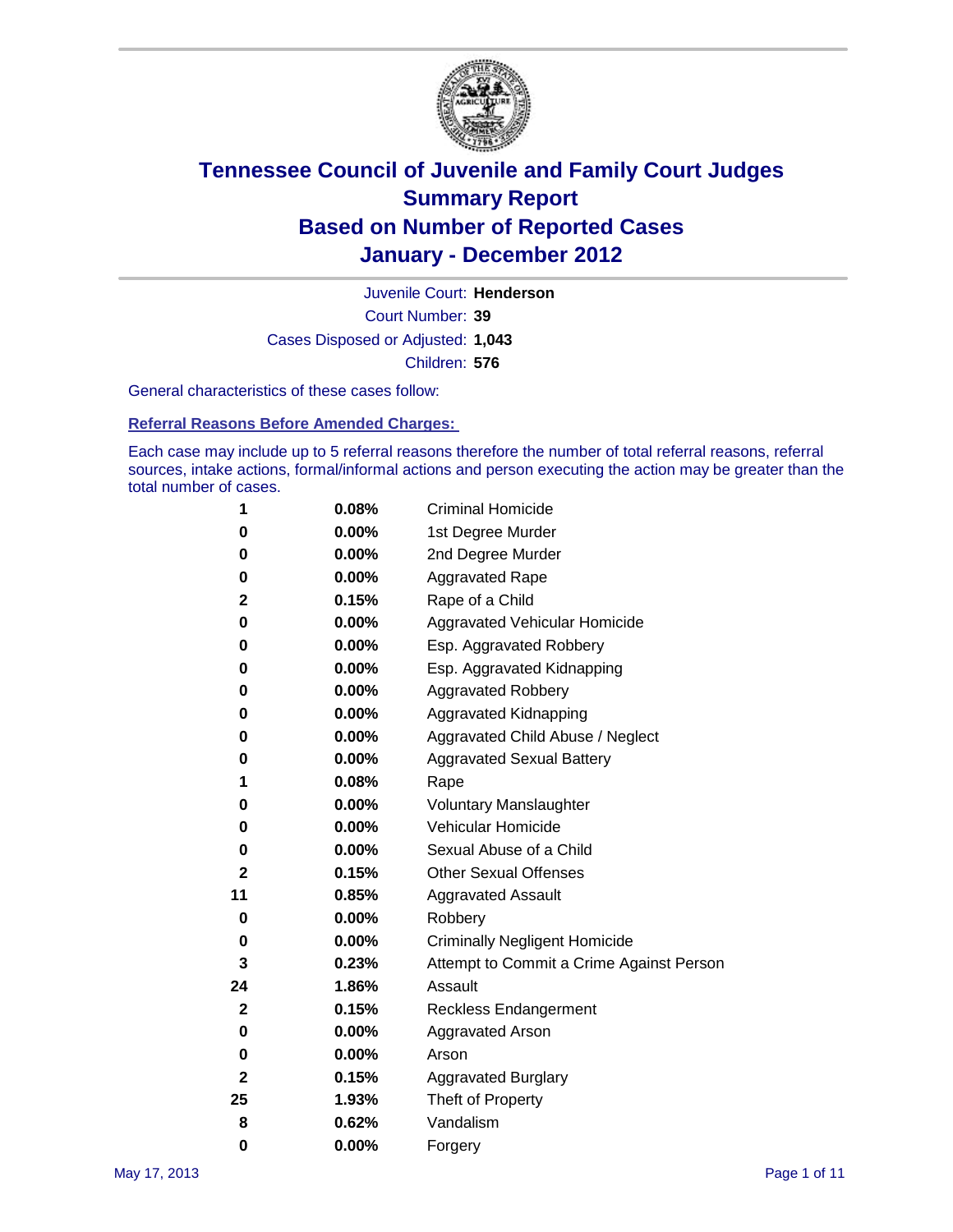

Court Number: **39** Juvenile Court: **Henderson** Cases Disposed or Adjusted: **1,043** Children: **576**

#### **Referral Reasons Before Amended Charges:**

Each case may include up to 5 referral reasons therefore the number of total referral reasons, referral sources, intake actions, formal/informal actions and person executing the action may be greater than the total number of cases.

| $\pmb{0}$    | 0.00%    | <b>Worthless Checks</b>                                     |
|--------------|----------|-------------------------------------------------------------|
| 1            | 0.08%    | Illegal Possession / Fraudulent Use of Credit / Debit Cards |
| 7            | 0.54%    | <b>Burglary</b>                                             |
| 3            | 0.23%    | Unauthorized Use of a Vehicle                               |
| 1            | 0.08%    | <b>Cruelty to Animals</b>                                   |
| $\bf{0}$     | 0.00%    | Sale of Controlled Substances                               |
| 16           | 1.24%    | <b>Other Drug Offenses</b>                                  |
| 26           | 2.01%    | Possession of Controlled Substances                         |
| 0            | $0.00\%$ | <b>Criminal Attempt</b>                                     |
| 1            | 0.08%    | Carrying Weapons on School Property                         |
| $\mathbf 2$  | 0.15%    | Unlawful Carrying / Possession of a Weapon                  |
| 0            | $0.00\%$ | <b>Evading Arrest</b>                                       |
| 0            | 0.00%    | Escape                                                      |
| 6            | 0.46%    | Driving Under Influence (DUI)                               |
| 16           | 1.24%    | Possession / Consumption of Alcohol                         |
| 5            | 0.39%    | Resisting Stop, Frisk, Halt, Arrest or Search               |
| 0            | $0.00\%$ | <b>Aggravated Criminal Trespass</b>                         |
| 3            | 0.23%    | Harassment                                                  |
| 0            | 0.00%    | Failure to Appear                                           |
| 9            | 0.70%    | Filing a False Police Report                                |
| 1            | 0.08%    | Criminal Impersonation                                      |
| 16           | 1.24%    | <b>Disorderly Conduct</b>                                   |
| $\mathbf{2}$ | 0.15%    | <b>Criminal Trespass</b>                                    |
| 2            | 0.15%    | Public Intoxication                                         |
| 0            | 0.00%    | Gambling                                                    |
| 315          | 24.38%   | <b>Traffic</b>                                              |
| 0            | $0.00\%$ | Local Ordinances                                            |
| 1            | 0.08%    | Violation of Wildlife Regulations                           |
| 0            | $0.00\%$ | Contempt of Court                                           |
| 0            | 0.00%    | Violation of Probation                                      |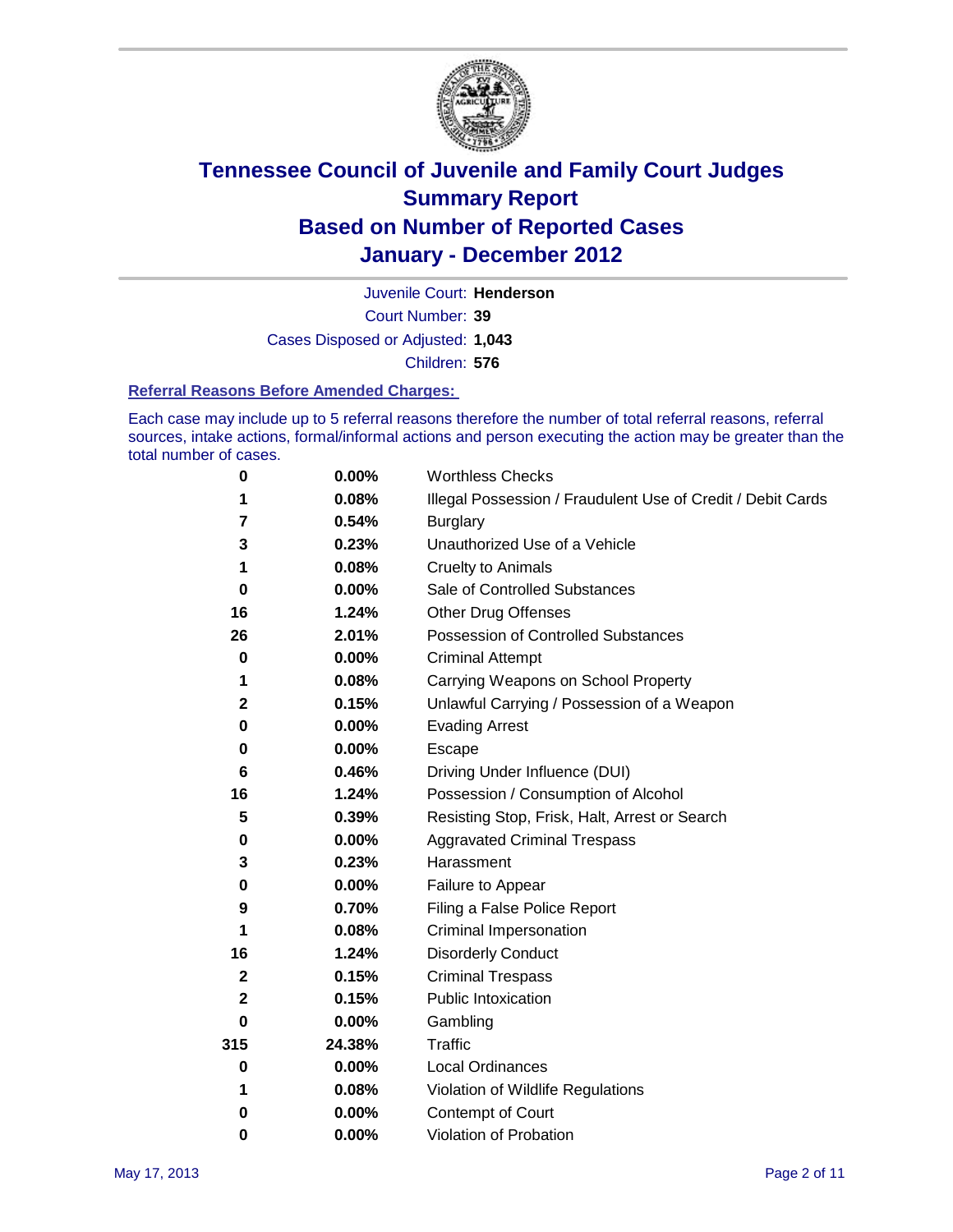

Court Number: **39** Juvenile Court: **Henderson** Cases Disposed or Adjusted: **1,043** Children: **576**

#### **Referral Reasons Before Amended Charges:**

Each case may include up to 5 referral reasons therefore the number of total referral reasons, referral sources, intake actions, formal/informal actions and person executing the action may be greater than the total number of cases.

| 1        | 0.08%    | Violation of Aftercare                 |
|----------|----------|----------------------------------------|
| 48       | 3.72%    | Unruly Behavior                        |
| 157      | 12.15%   | Truancy                                |
| 7        | 0.54%    | In-State Runaway                       |
| 0        | 0.00%    | Out-of-State Runaway                   |
| 26       | 2.01%    | Possession of Tobacco Products         |
| 5        | 0.39%    | Violation of a Valid Court Order       |
| 42       | 3.25%    | Violation of Curfew                    |
| 0        | $0.00\%$ | <b>Sexually Abused Child</b>           |
| 1        | 0.08%    | <b>Physically Abused Child</b>         |
| 81       | 6.27%    | Dependency / Neglect                   |
| 0        | 0.00%    | <b>Termination of Parental Rights</b>  |
| $\bf{0}$ | 0.00%    | <b>Violation of Pretrial Diversion</b> |
| 0        | 0.00%    | Violation of Informal Adjustment       |
| 294      | 22.76%   | <b>Judicial Review</b>                 |
| 0        | 0.00%    | <b>Administrative Review</b>           |
| 57       | 4.41%    | <b>Foster Care Review</b>              |
| 45       | 3.48%    | Custody                                |
| 10       | 0.77%    | Visitation                             |
| 0        | 0.00%    | Paternity / Legitimation               |
| 0        | 0.00%    | <b>Child Support</b>                   |
| 0        | 0.00%    | <b>Request for Medical Treatment</b>   |
| 0        | 0.00%    | <b>Consent to Marry</b>                |
| 4        | 0.31%    | Other                                  |
| 1,292    | 100.00%  | <b>Total Referrals</b>                 |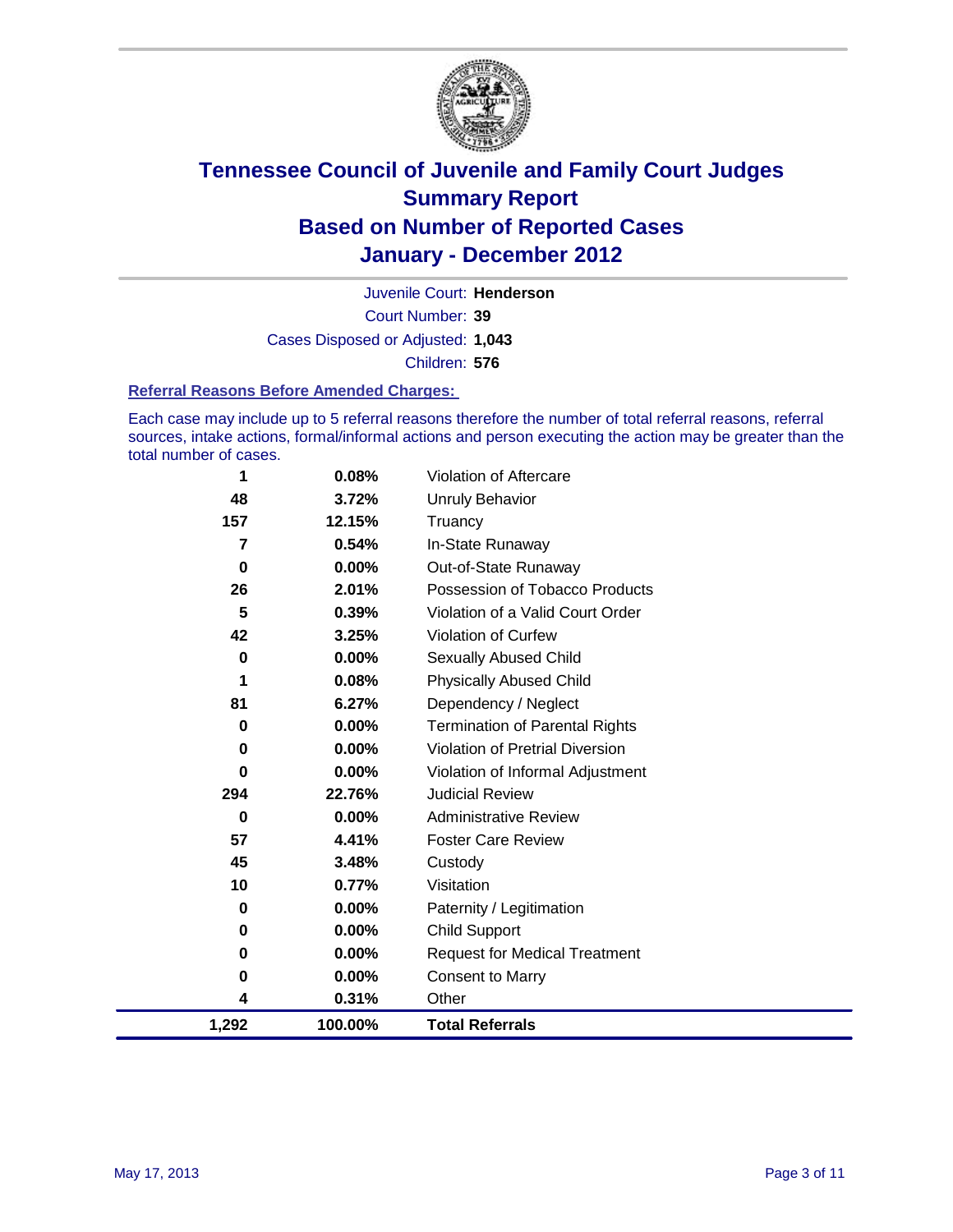

| 1,292                      | 100.00%                           | <b>Total Referral Sources</b>     |  |  |  |
|----------------------------|-----------------------------------|-----------------------------------|--|--|--|
| 0                          | 0.00%                             | Other                             |  |  |  |
| 0                          | 0.00%                             | Unknown                           |  |  |  |
| 0                          | $0.00\%$                          | Hospital                          |  |  |  |
| 0                          | $0.00\%$                          | Child & Parent                    |  |  |  |
| 11                         | 0.85%                             | Victim                            |  |  |  |
| 6                          | 0.46%                             | <b>Other Court</b>                |  |  |  |
| $\bf{0}$                   | $0.00\%$                          | Social Agency                     |  |  |  |
| 42                         | 3.25%                             | <b>Court Staff</b>                |  |  |  |
| $\mathbf{2}$               | 0.15%                             | <b>District Attorney's Office</b> |  |  |  |
| 3                          | 0.23%                             | <b>Other State Department</b>     |  |  |  |
| 373                        | 28.87%                            | <b>DCS</b>                        |  |  |  |
| 5                          | 0.39%                             | <b>CSA</b>                        |  |  |  |
| 217                        | 16.80%                            | School                            |  |  |  |
| $\bf{0}$                   | 0.00%                             | Self                              |  |  |  |
| 23                         | 1.78%                             | <b>Relatives</b>                  |  |  |  |
| 68                         | 5.26%                             | Parents                           |  |  |  |
| 542                        | 41.95%                            | Law Enforcement                   |  |  |  |
| <b>Referral Sources: 1</b> |                                   |                                   |  |  |  |
|                            |                                   | Children: 576                     |  |  |  |
|                            | Cases Disposed or Adjusted: 1,043 |                                   |  |  |  |
|                            | <b>Court Number: 39</b>           |                                   |  |  |  |
|                            |                                   | Juvenile Court: Henderson         |  |  |  |
|                            |                                   |                                   |  |  |  |

### **Age of Child at Referral: 2**

| 576 | 100.00%               | <b>Total Child Count</b> |
|-----|-----------------------|--------------------------|
|     | $0.00\%$<br>0         | Unknown                  |
|     | $\mathbf{2}$<br>0.35% | Ages 19 and Over         |
| 162 | 28.13%                | Ages 17 through 18       |
| 158 | 27.43%                | Ages 15 through 16       |
| 54  | 9.38%                 | Ages 13 through 14       |
| 41  | 7.12%                 | Ages 11 through 12       |
| 159 | 27.60%                | Ages 10 and Under        |
|     |                       |                          |

<sup>1</sup> If different than number of Referral Reasons (1292), verify accuracy of your court's data.

<sup>2</sup> One child could be counted in multiple categories, verify accuracy of your court's data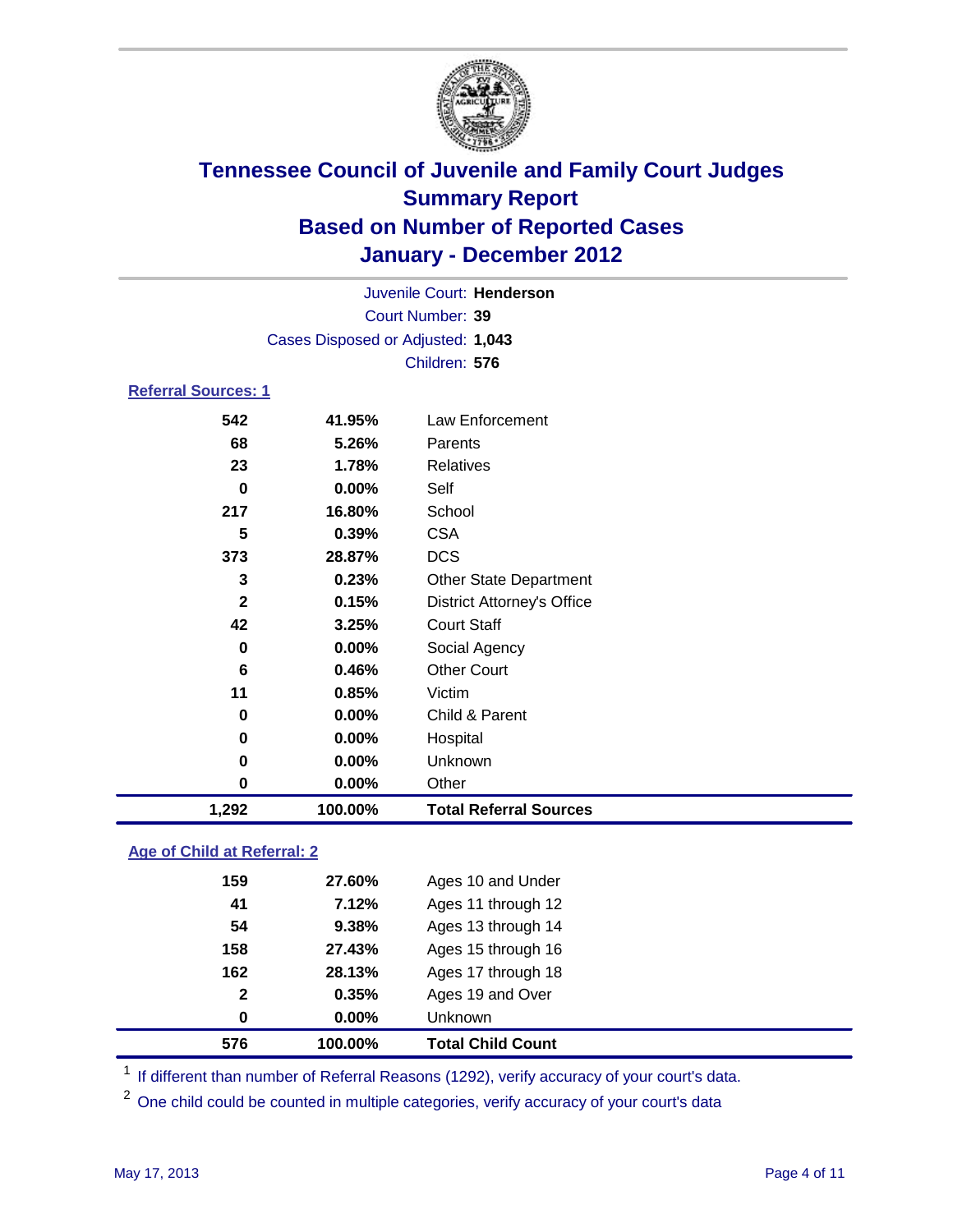

| Juvenile Court: Henderson               |                                   |                          |  |  |  |
|-----------------------------------------|-----------------------------------|--------------------------|--|--|--|
|                                         | Court Number: 39                  |                          |  |  |  |
|                                         | Cases Disposed or Adjusted: 1,043 |                          |  |  |  |
|                                         |                                   | Children: 576            |  |  |  |
| Sex of Child: 1                         |                                   |                          |  |  |  |
| 339                                     | 58.85%                            | Male                     |  |  |  |
| 237                                     | 41.15%                            | Female                   |  |  |  |
| $\mathbf 0$                             | 0.00%                             | Unknown                  |  |  |  |
| 576                                     | 100.00%                           | <b>Total Child Count</b> |  |  |  |
| Race of Child: 1                        |                                   |                          |  |  |  |
| 465                                     | 80.73%                            | White                    |  |  |  |
| 52                                      | 9.03%                             | African American         |  |  |  |
| $\mathbf 0$<br>0.00%                    |                                   | Native American          |  |  |  |
| 0.00%<br>$\bf{0}$                       |                                   | Asian                    |  |  |  |
| 56                                      | 9.72%                             | Mixed                    |  |  |  |
| 3                                       | 0.52%                             | Unknown                  |  |  |  |
| 576                                     | 100.00%                           | <b>Total Child Count</b> |  |  |  |
| <b>Hispanic Origin: 1</b>               |                                   |                          |  |  |  |
| 15                                      | 2.60%                             | Yes                      |  |  |  |
| 557                                     | 96.70%                            | No                       |  |  |  |
| 4                                       | 0.69%                             | Unknown                  |  |  |  |
| 576                                     | 100.00%                           | <b>Total Child Count</b> |  |  |  |
| <b>School Enrollment of Children: 1</b> |                                   |                          |  |  |  |
| 490                                     | 85.07%                            | Yes                      |  |  |  |
| 71                                      | 12.33%                            | <b>No</b>                |  |  |  |
| 15                                      | 2.60%                             | Unknown                  |  |  |  |
| 576                                     | 100.00%                           | <b>Total Child Count</b> |  |  |  |

One child could be counted in multiple categories, verify accuracy of your court's data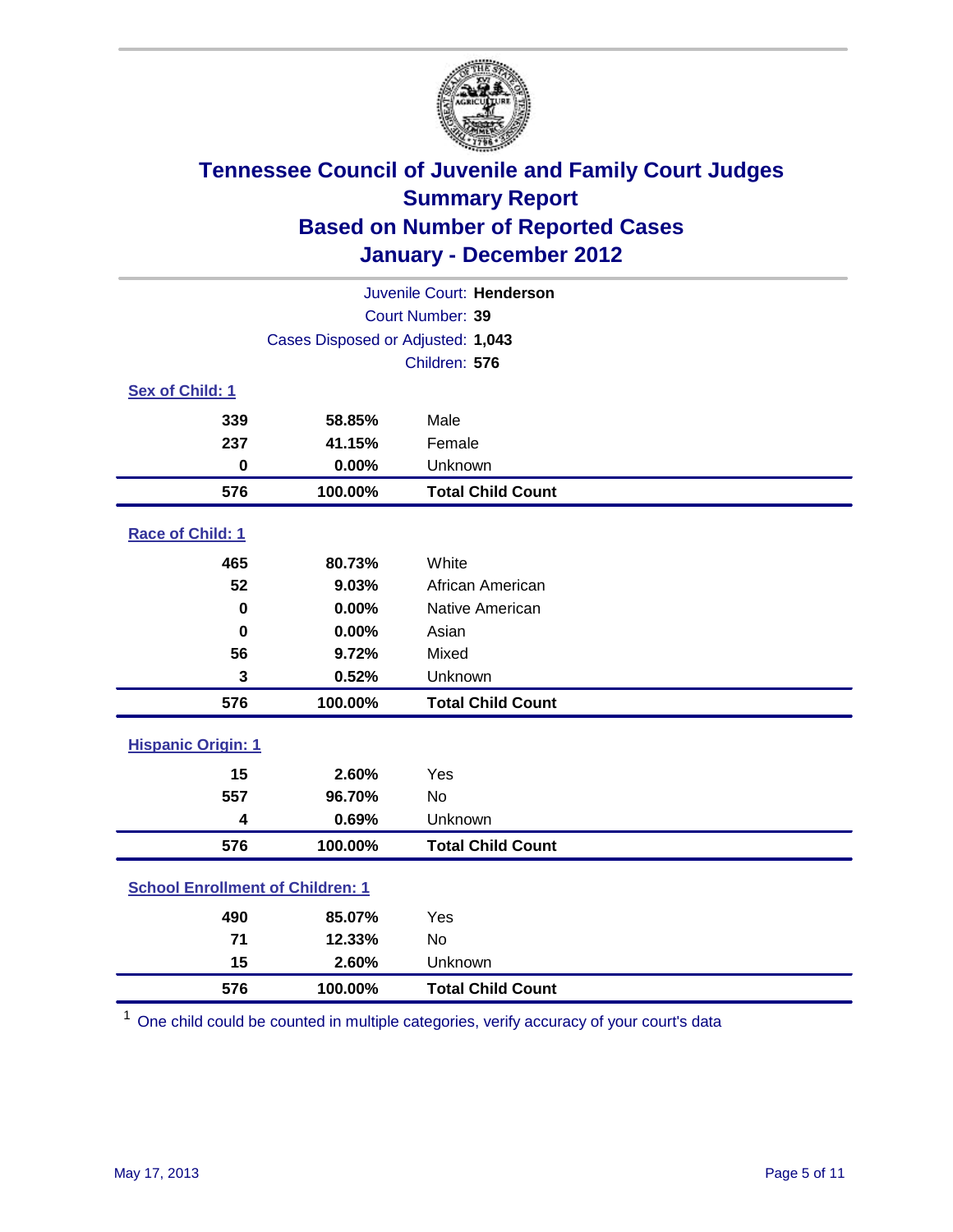

Court Number: **39** Juvenile Court: **Henderson** Cases Disposed or Adjusted: **1,043** Children: **576**

#### **Living Arrangement of Child at Time of Referral: 1**

| 576 | 100.00% | <b>Total Child Count</b>     |
|-----|---------|------------------------------|
| 1   | 0.17%   | Other                        |
| 6   | 1.04%   | Unknown                      |
| 6   | 1.04%   | Independent                  |
| 0   | 0.00%   | In an Institution            |
| 5   | 0.87%   | In a Residential Center      |
| 3   | 0.52%   | In a Group Home              |
| 19  | 3.30%   | With Foster Family           |
| 0   | 0.00%   | With Adoptive Parents        |
| 77  | 13.37%  | <b>With Relatives</b>        |
| 62  | 10.76%  | With Father                  |
| 236 | 40.97%  | With Mother                  |
| 40  | 6.94%   | With Mother and Stepfather   |
| 10  | 1.74%   | With Father and Stepmother   |
| 111 | 19.27%  | With Both Biological Parents |

### **Type of Detention: 2**

| 1.043 | 100.00%  | <b>Total Detention Count</b> |  |
|-------|----------|------------------------------|--|
| 0     | 0.00%    | Other                        |  |
| 1,031 | 98.85%   | Does Not Apply               |  |
| 0     | $0.00\%$ | Unknown                      |  |
| 0     | $0.00\%$ | Psychiatric Hospital         |  |
| 0     | 0.00%    | Jail - No Separation         |  |
| 0     | $0.00\%$ | Jail - Partial Separation    |  |
| 1     | 0.10%    | Jail - Complete Separation   |  |
| 10    | 0.96%    | Juvenile Detention Facility  |  |
| 1     | 0.10%    | Non-Secure Placement         |  |
|       |          |                              |  |

<sup>1</sup> One child could be counted in multiple categories, verify accuracy of your court's data

<sup>2</sup> If different than number of Cases (1043) verify accuracy of your court's data.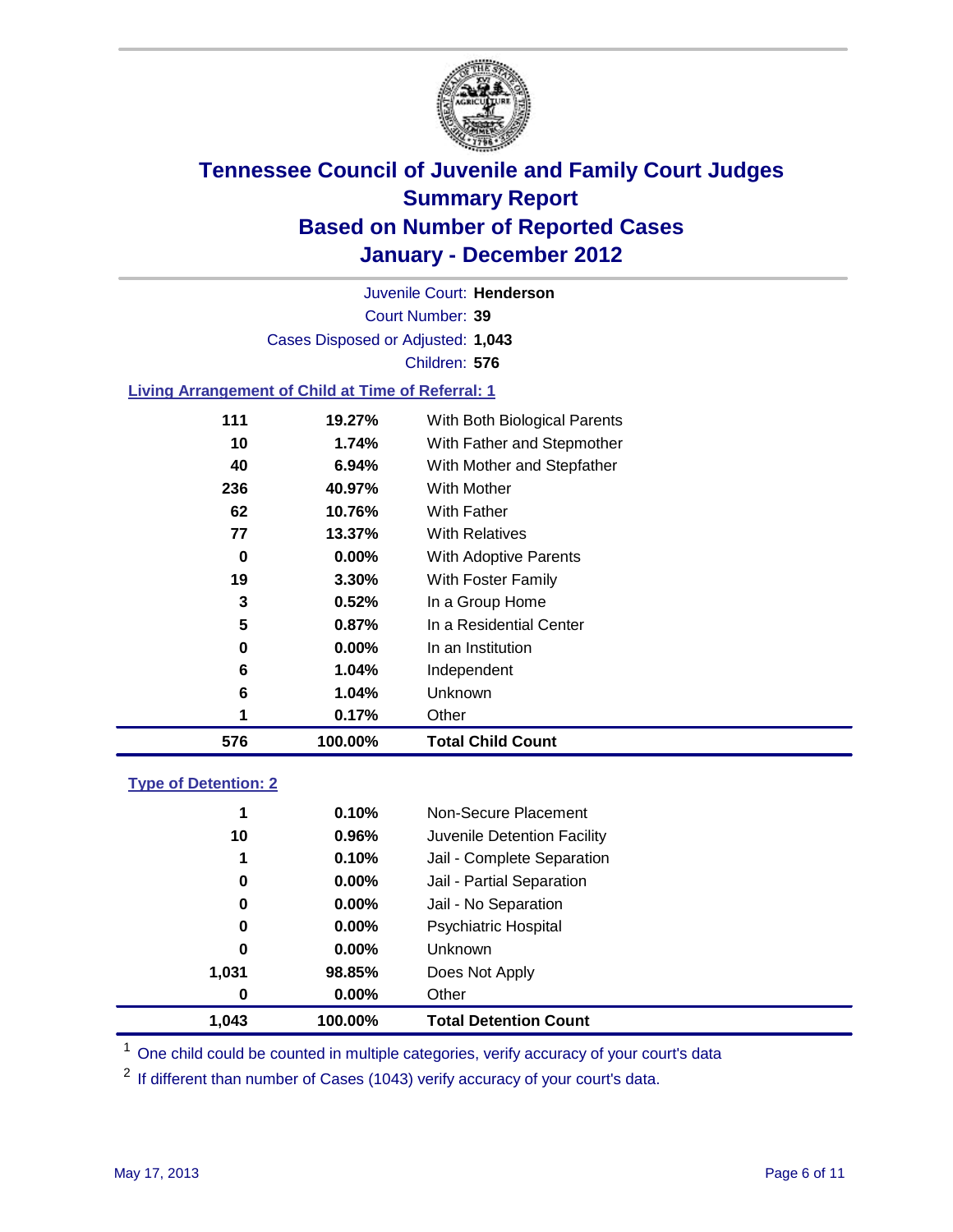

|                                                    | Juvenile Court: Henderson         |                                      |  |  |  |
|----------------------------------------------------|-----------------------------------|--------------------------------------|--|--|--|
|                                                    | Court Number: 39                  |                                      |  |  |  |
|                                                    | Cases Disposed or Adjusted: 1,043 |                                      |  |  |  |
|                                                    |                                   | Children: 576                        |  |  |  |
| <b>Placement After Secure Detention Hearing: 1</b> |                                   |                                      |  |  |  |
| 3                                                  | 0.29%                             | Returned to Prior Living Arrangement |  |  |  |
| 5                                                  | 0.48%                             | Juvenile Detention Facility          |  |  |  |
| $\bf{0}$                                           | 0.00%                             | Jail                                 |  |  |  |
| 4                                                  | 0.38%                             | Shelter / Group Home                 |  |  |  |
| 0                                                  | 0.00%                             | <b>Foster Family Home</b>            |  |  |  |
| 0                                                  | 0.00%                             | Psychiatric Hospital                 |  |  |  |
| 0                                                  | $0.00\%$                          | <b>Unknown</b>                       |  |  |  |
| 1,031<br>98.85%                                    |                                   | Does Not Apply                       |  |  |  |
| 0<br>0.00%                                         |                                   | Other                                |  |  |  |
| 1,043                                              | 100.00%                           | <b>Total Placement Count</b>         |  |  |  |
|                                                    |                                   |                                      |  |  |  |
| <b>Intake Actions: 2</b>                           |                                   |                                      |  |  |  |
| 686<br>53.10%                                      |                                   | <b>Petition Filed</b>                |  |  |  |
| 1                                                  | 0.08%                             | <b>Motion Filed</b>                  |  |  |  |
| 216                                                | 16.72%                            | <b>Citation Processed</b>            |  |  |  |
| $\bf{0}$                                           | $0.00\%$                          | Notification of Paternity Processed  |  |  |  |
| 140                                                | 10.84%                            | Scheduling of Judicial Review        |  |  |  |
| 4                                                  | 0.31%                             | Scheduling of Administrative Review  |  |  |  |
| 66                                                 | 5.11%                             | Scheduling of Foster Care Review     |  |  |  |
| $\bf{0}$                                           | 0.00%                             | <b>Unknown</b>                       |  |  |  |
| 174                                                | 13.47%                            | Does Not Apply                       |  |  |  |
| 5                                                  | 0.39%                             | Other                                |  |  |  |
| 1,292                                              | 100.00%                           | <b>Total Intake Count</b>            |  |  |  |

<sup>1</sup> If different than number of Cases (1043) verify accuracy of your court's data.

<sup>2</sup> If different than number of Referral Reasons (1292), verify accuracy of your court's data.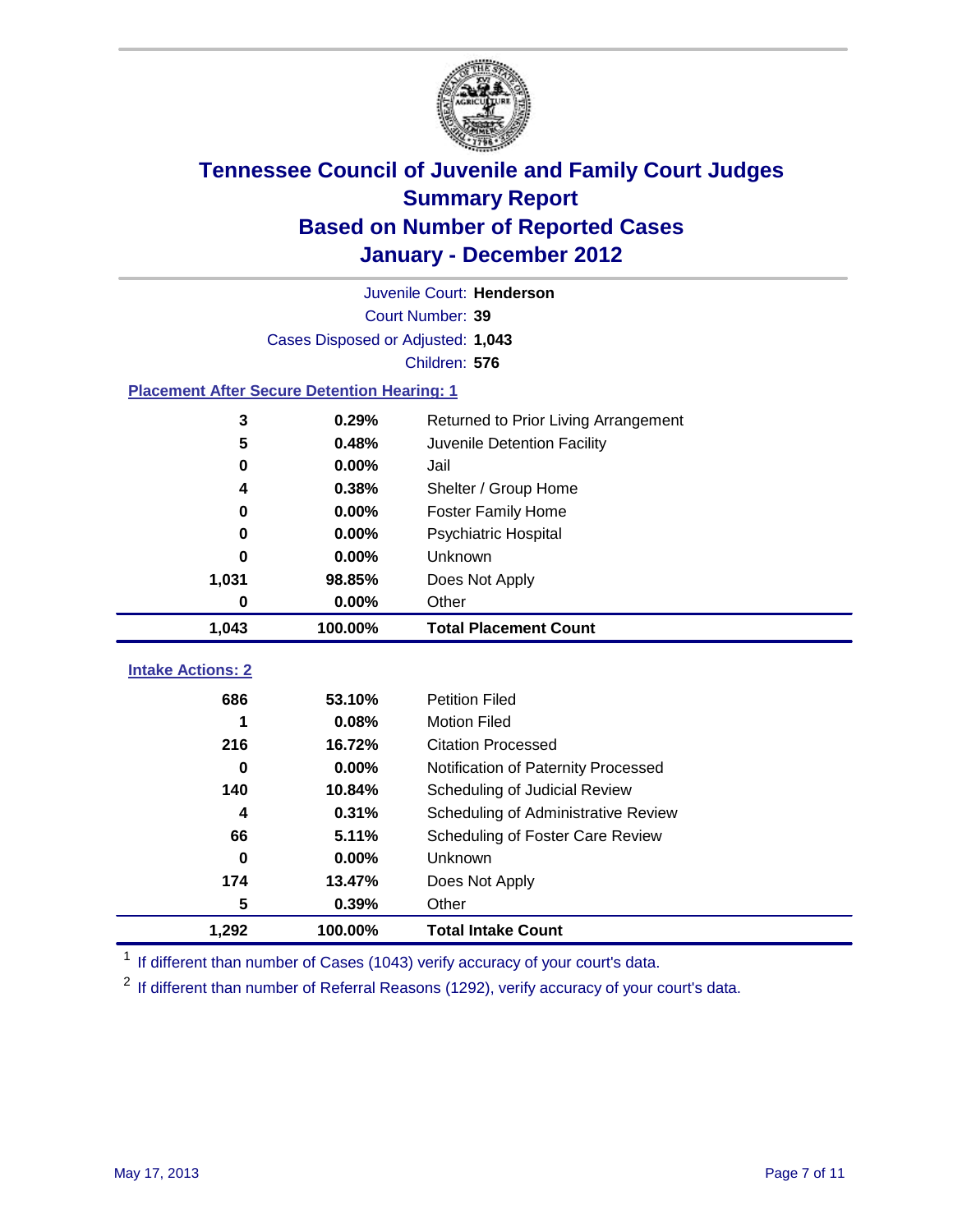

Court Number: **39** Juvenile Court: **Henderson** Cases Disposed or Adjusted: **1,043** Children: **576**

#### **Last Grade Completed by Child: 1**

| 576          | 100.00%         | <b>Total Child Count</b>          |  |
|--------------|-----------------|-----------------------------------|--|
| $\bf{0}$     | 0.00%           | Other                             |  |
| 158          | 27.43%          | Unknown                           |  |
| 0            | 0.00%           | Never Attended School             |  |
| 0            | 0.00%           | Graduated                         |  |
| $\mathbf{2}$ | 0.35%           | <b>GED</b>                        |  |
| $\bf{0}$     | 0.00%           | Non-Graded Special Ed             |  |
| 18           | 3.13%           | 12th Grade                        |  |
| 70           | 12.15%          | 11th Grade                        |  |
| 67           | 11.63%          | 10th Grade                        |  |
| 56           | 9.72%           | 9th Grade                         |  |
| 28           | 4.86%           | 8th Grade                         |  |
| 20           | 3.47%           | 7th Grade                         |  |
| 19           | 3.30%           | 6th Grade                         |  |
| 15           | 2.60%           | 5th Grade                         |  |
| 10           | 1.74%           | 4th Grade                         |  |
| 10           | 1.74%           | 3rd Grade                         |  |
| 14           | 2.43%           | 2nd Grade                         |  |
| 7            | 1.22%           | 1st Grade                         |  |
| 10           | 1.74%           | Kindergarten                      |  |
| 61<br>11     | 10.59%<br>1.91% | Too Young for School<br>Preschool |  |

### **Enrolled in Special Education: 1**

| 576 | 100.00%       |     | <b>Total Child Count</b> |
|-----|---------------|-----|--------------------------|
|     | 156<br>27.08% |     | Unknown                  |
| 372 | 64.58%        | No  |                          |
|     | 8.33%<br>48   | Yes |                          |
|     |               |     |                          |

One child could be counted in multiple categories, verify accuracy of your court's data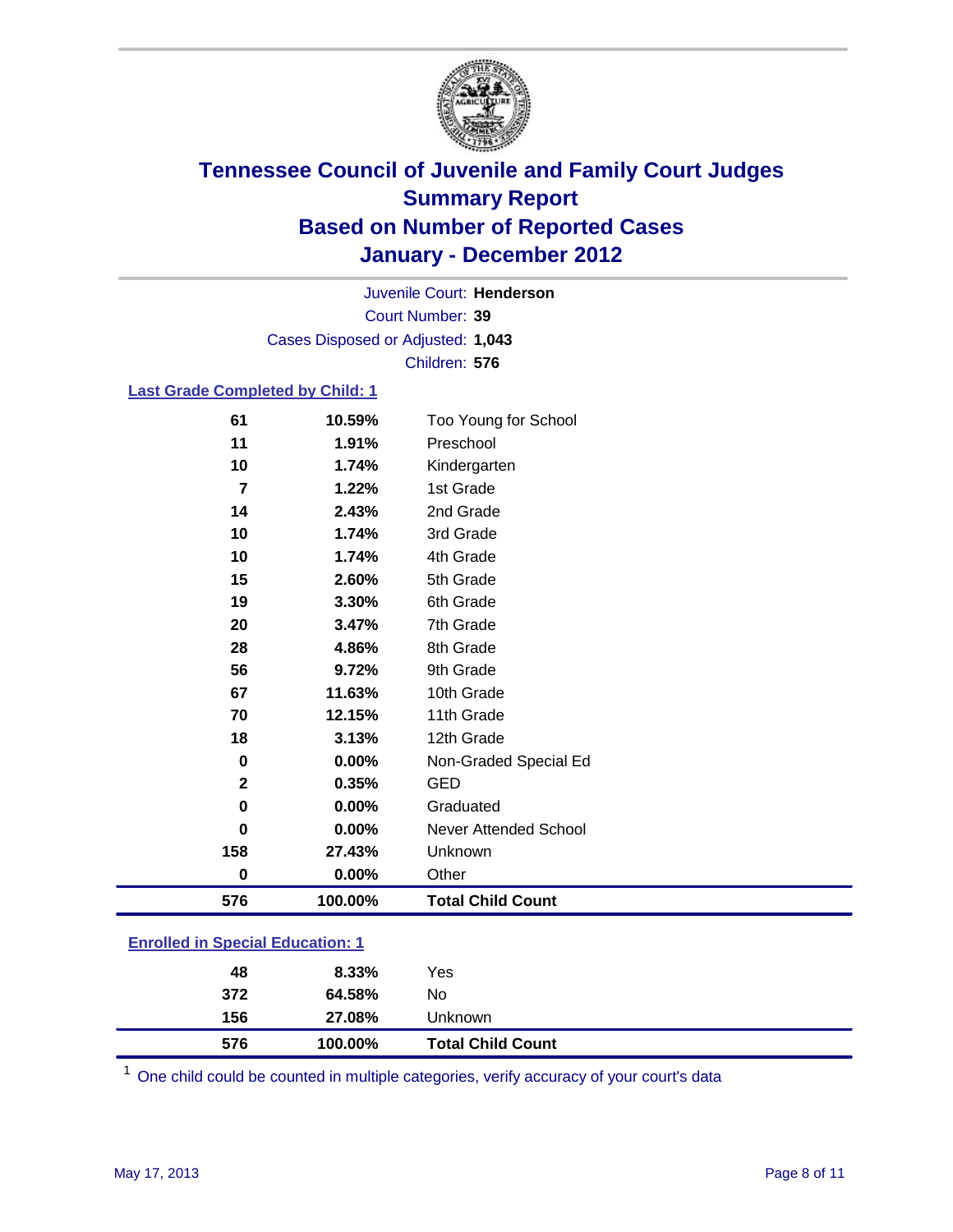

| Juvenile Court: Henderson |                                   |                           |  |  |  |
|---------------------------|-----------------------------------|---------------------------|--|--|--|
|                           | Court Number: 39                  |                           |  |  |  |
|                           | Cases Disposed or Adjusted: 1,043 |                           |  |  |  |
|                           | Children: 576                     |                           |  |  |  |
|                           | <b>Action Executed By: 1</b>      |                           |  |  |  |
| 1,072<br>82.97%           |                                   | Judge                     |  |  |  |
| 0                         | $0.00\%$                          | Magistrate                |  |  |  |
| 6                         | 0.46%                             | <b>YSO</b>                |  |  |  |
| 214                       | 16.56%                            | Other                     |  |  |  |
| 0                         | 0.00%                             | Unknown                   |  |  |  |
| 1,292<br>100.00%          |                                   | <b>Total Action Count</b> |  |  |  |

### **Formal / Informal Actions: 1**

| 219         | 16.95%   | Dismissed                                        |
|-------------|----------|--------------------------------------------------|
| 20          | 1.55%    | Retired / Nolle Prosequi                         |
| 204         | 15.79%   | <b>Complaint Substantiated Delinquent</b>        |
| 106         | 8.20%    | <b>Complaint Substantiated Status Offender</b>   |
| 54          | 4.18%    | <b>Complaint Substantiated Dependent/Neglect</b> |
| 3           | 0.23%    | <b>Complaint Substantiated Abused</b>            |
| $\mathbf 0$ | $0.00\%$ | <b>Complaint Substantiated Mentally III</b>      |
| 181         | 14.01%   | Informal Adjustment                              |
| 0           | $0.00\%$ | <b>Pretrial Diversion</b>                        |
| 0           | $0.00\%$ | <b>Transfer to Adult Court Hearing</b>           |
| 0           | $0.00\%$ | Charges Cleared by Transfer to Adult Court       |
| 92          | 7.12%    | Special Proceeding                               |
| 53          | 4.10%    | <b>Review Concluded</b>                          |
| 360         | 27.86%   | Case Held Open                                   |
| 0           | $0.00\%$ | Other                                            |
| 0           | $0.00\%$ | <b>Unknown</b>                                   |
| 1,292       | 100.00%  | <b>Total Action Count</b>                        |

<sup>1</sup> If different than number of Referral Reasons (1292), verify accuracy of your court's data.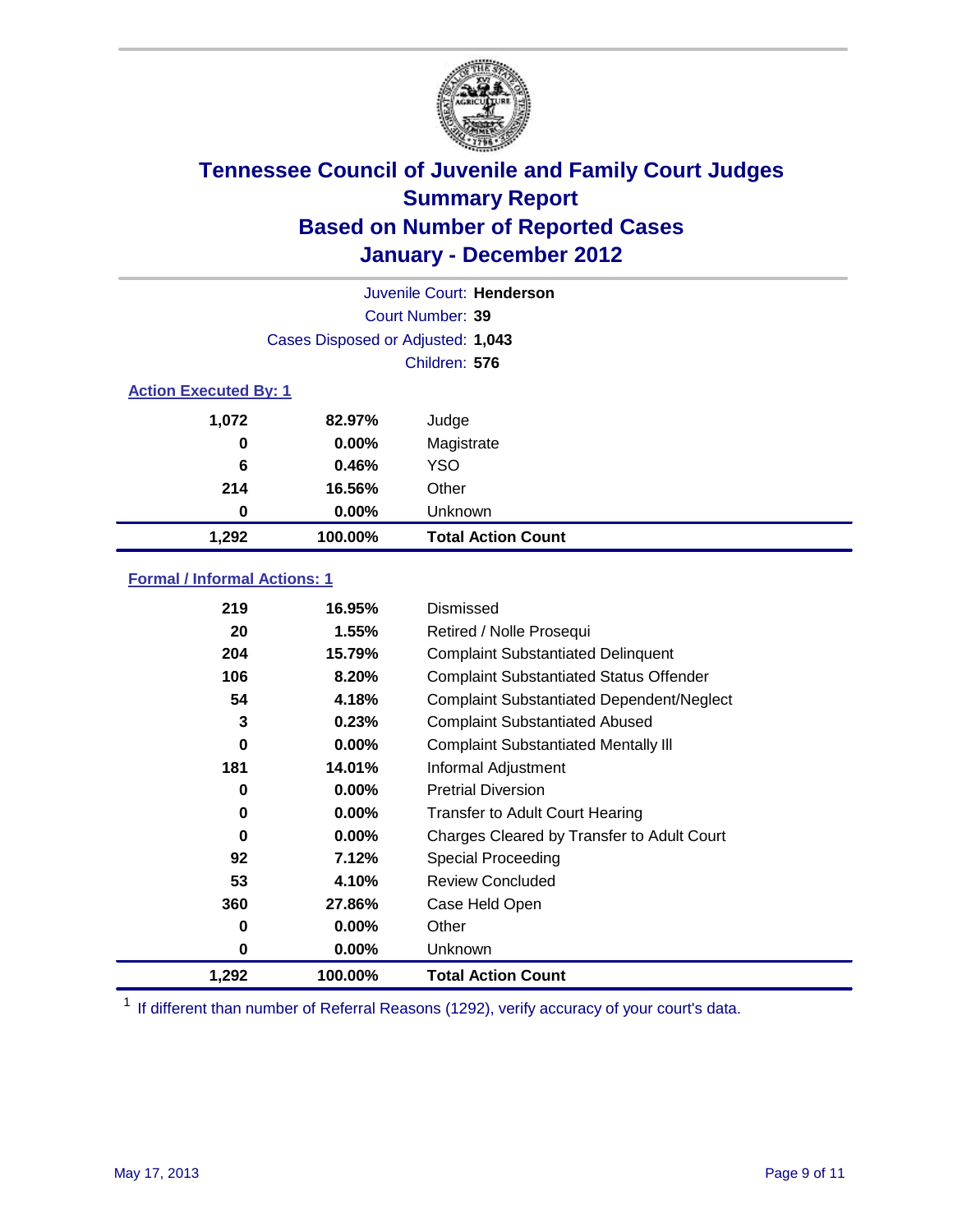

|                       |                                   | Juvenile Court: Henderson                             |
|-----------------------|-----------------------------------|-------------------------------------------------------|
|                       |                                   | <b>Court Number: 39</b>                               |
|                       | Cases Disposed or Adjusted: 1,043 |                                                       |
|                       |                                   | Children: 576                                         |
| <b>Case Outcomes:</b> |                                   | There can be multiple outcomes for one child or case. |
| 151                   | 6.76%                             | <b>Case Dismissed</b>                                 |
| 23                    | 1.03%                             | Case Retired or Nolle Prosequi                        |
| 173                   | 7.75%                             | Warned / Counseled                                    |
| 173                   | 7.75%                             | Held Open For Review                                  |
| 0                     | 0.00%                             | Supervision / Probation to Juvenile Court             |
| 0                     | 0.00%                             | <b>Probation to Parents</b>                           |
| 98                    | 4.39%                             | Referral to Another Entity for Supervision / Service  |
| 15                    | 0.67%                             | Referred for Mental Health Counseling                 |
| 32                    | 1.43%                             | Referred for Alcohol and Drug Counseling              |
| 15                    | 0.67%                             | <b>Referred to Alternative School</b>                 |
| 5                     | 0.22%                             | Referred to Private Child Agency                      |
| 0                     | 0.00%                             | Referred to Defensive Driving School                  |
| 0                     | 0.00%                             | Referred to Alcohol Safety School                     |
| 24                    | 1.07%                             | Referred to Juvenile Court Education-Based Program    |
| 59                    | 2.64%                             | Driver's License Held Informally                      |
| 0                     | 0.00%                             | <b>Voluntary Placement with DMHMR</b>                 |
| 3                     | 0.13%                             | <b>Private Mental Health Placement</b>                |
| 0                     | 0.00%                             | <b>Private MR Placement</b>                           |
| 1                     | 0.04%                             | Placement with City/County Agency/Facility            |
| 0                     | 0.00%                             | Placement with Relative / Other Individual            |
| 116                   | 5.19%                             | Fine                                                  |
| 79                    | 3.54%                             | <b>Public Service</b>                                 |
| 7                     | 0.31%                             | Restitution                                           |
| 1                     | 0.04%                             | <b>Runaway Returned</b>                               |
| 13                    | 0.58%                             | No Contact Order                                      |
| 0                     | 0.00%                             | Injunction Other than No Contact Order                |
| 2                     | 0.09%                             | <b>House Arrest</b>                                   |
| 6                     | 0.27%                             | <b>Court Defined Curfew</b>                           |
| 0                     | 0.00%                             | Dismissed from Informal Adjustment                    |
| 0                     | 0.00%                             | <b>Dismissed from Pretrial Diversion</b>              |
| 0                     | 0.00%                             | <b>Released from Probation</b>                        |
| 0                     | 0.00%                             | <b>Transferred to Adult Court</b>                     |
| 0                     | 0.00%                             | <b>DMHMR Involuntary Commitment</b>                   |